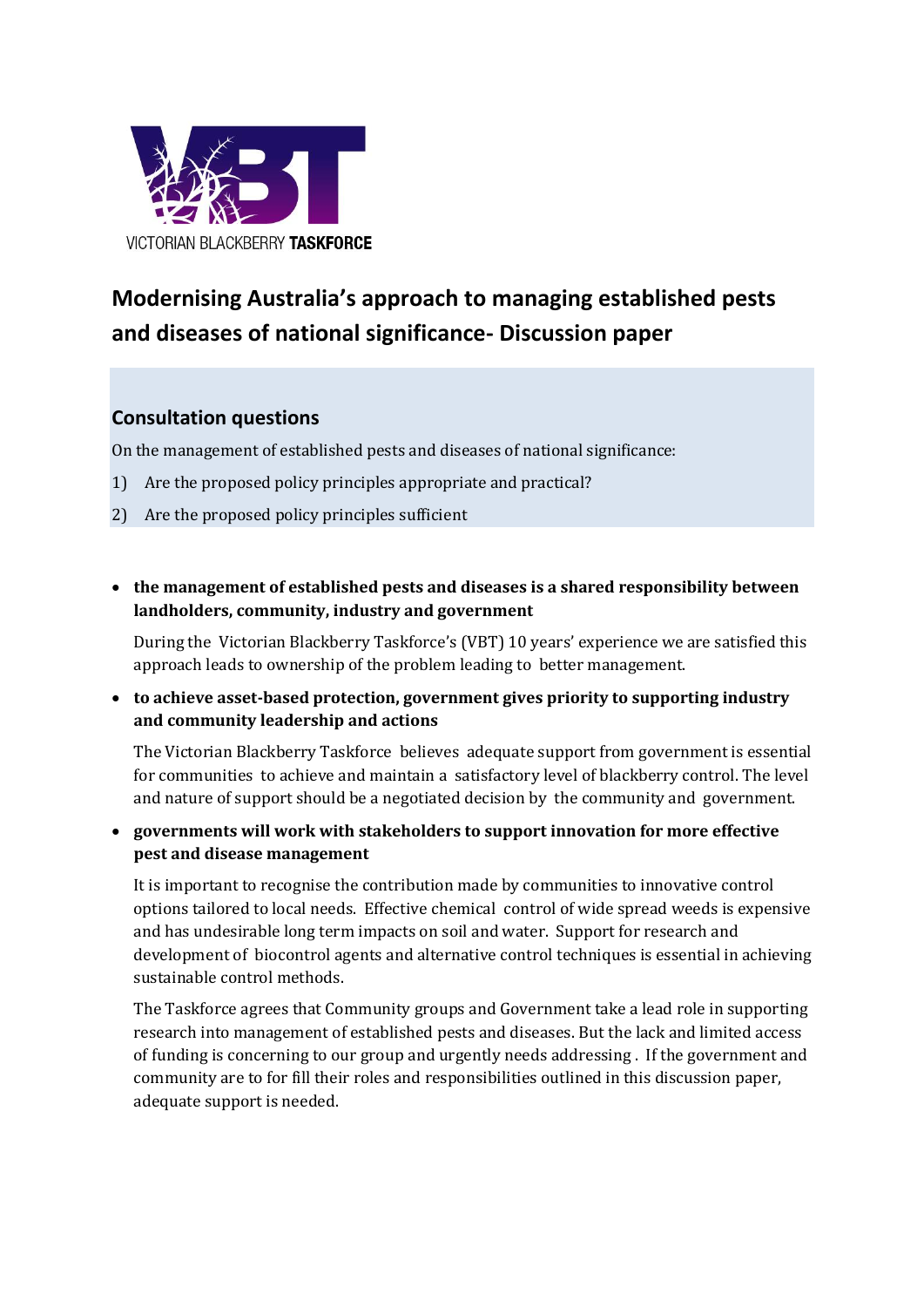#### **enforcement intervention should be the minimum necessary to achieve the desired result**

The meaning of 'minimum necessary' is not clear. After 10 years the VBT through its community groups working with individuals on 3 year partnership plans , have found the results of 3 year government enforcement work has been underwhelming in long term weed control. The Taskforce believes there needs to be an understanding of the purpose of the enforcement and an evaluation of how enforcement is conducted .

 **where there is a national interest to intervene, established pests and diseases assessed as being nationally significant will have an associated national management plan or strategy**

The Victorian Blackberry Taskforce's purpose is to implement the current Victorian Blackberry Strategy, which provides strategic direction for five years . We believe that the National Blackberry Strategy should be updated to be current and effective and used to create links with other state wide blackberry programs.

## **Consultation questions:**

On the management of established pests and diseases of national significance:

- 3) Should listing of established pests and diseases of national significance be for a defined period or open ended?
- 4) What form of review should be required to maintain the listing of a pest or disease as an established pest or disease of national significance?
- 5) What is an appropriate time for such a review?

3. The Victorian Blackberry Taskforce believes that listing of established pest plants should initially be open ended as wide spread pests are beyond eradication.

4. A review of wide spread pest plant lists should focus on whether the threat from wide spread pests, including blackberry is reducing. This would be achieved through government consultation with community and industry.

5. The taskforce believes 10 years is a sufficient time frame to review the listing of established pests such as blackberry.

## **Consultation questions:**

On the management of established pests and diseases of national significance:

8) What are the issues with establishing and maintaining effective collective action?

9) How can the coordinated approach be best implemented across the various stakeholder groups?

10) How do you see yourself (or your interest/industry/organisation) contributing?